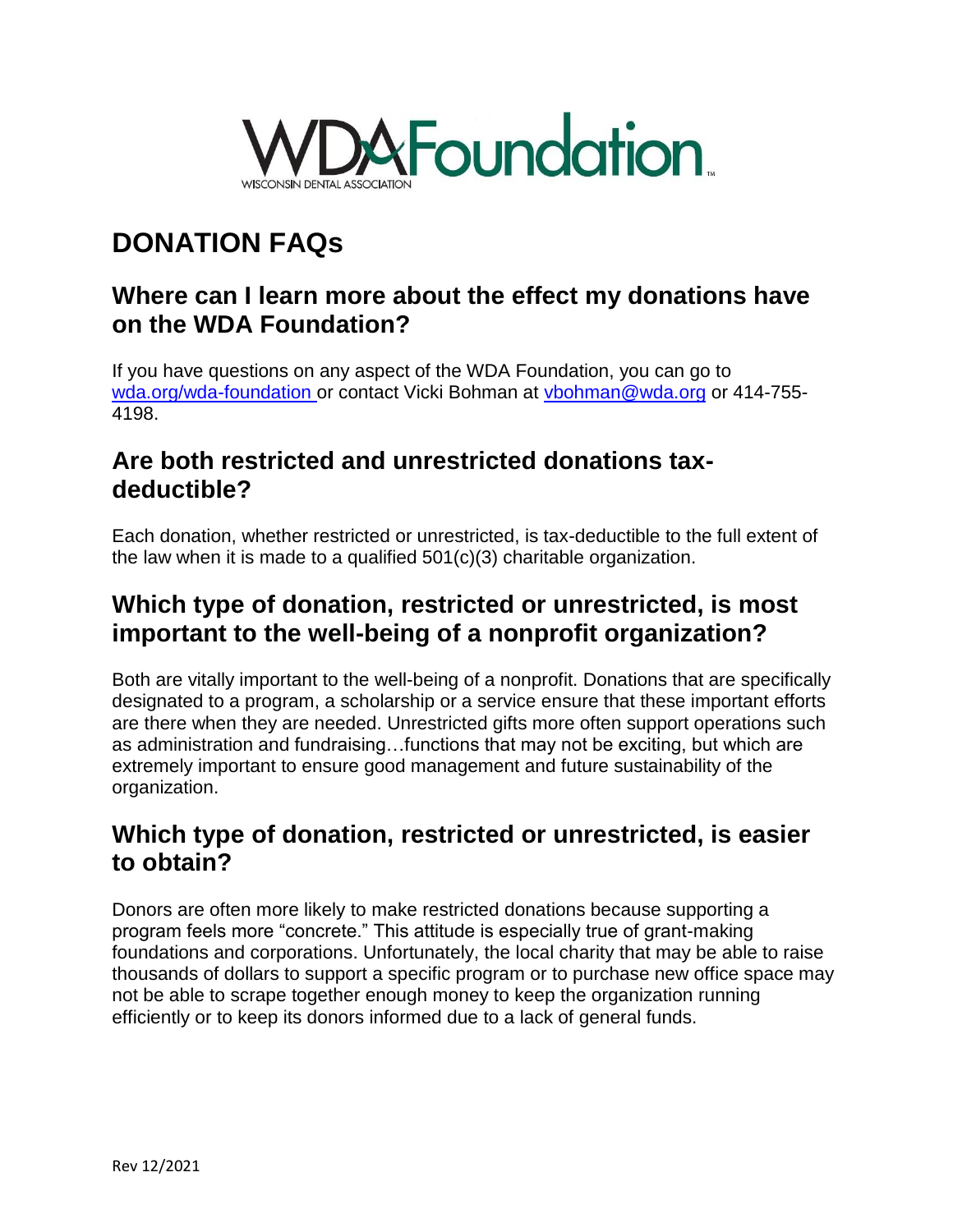# **Is the WDA Foundation a tax-deductible charity?**

Yes, the WDA Foundation, Inc. is a 501(c)(3) charitable organization. It is fully recognized as such by the federal and state governments. The foundation is a legal subsidiary of the Wisconsin Dental Association.

#### **What is the foundation's tax ID number?**

The WDA Foundation's tax identification number is: 39-0965289

## **Is my donation tax-deductible?**

Yes, each donation to the WDA Foundation is tax-deductible to the full extent of the law.

#### **What programs are administered under the WDA Foundation?**

The WDA Foundation is the umbrella charitable organization for the following programs:

- Mission of Mercy
- Donated Dental Services
- Grant program
- Scholarship program

#### **How do I make a direct donation?**

There are many simple ways to make a direct donation. If making your donation by check, please make the check payable to the Wisconsin Dental Association Foundation, Inc.

You can [print and submit a donation form](https://sitefinity.ada.org/docs/librariesprovider54/default-document-library/wisconsin-dental-association-foundation-donation-form-2019b42090ddb07d6e0c8f46ff0000eea05b.pdf?sfvrsn=fb5dfe8a_0) or simply include a note about any specific donation requests.

Send donations to:

The WDA Foundation, Inc. 6737 W. Washington St., Suite 2360 West Allis, WI 53214

You will receive an acknowledgement letter via U.S. mail, which should be kept as a tax receipt. Acknowledgements can be sent via email upon request.

Donations of any amount are gratefully accepted at any time of year.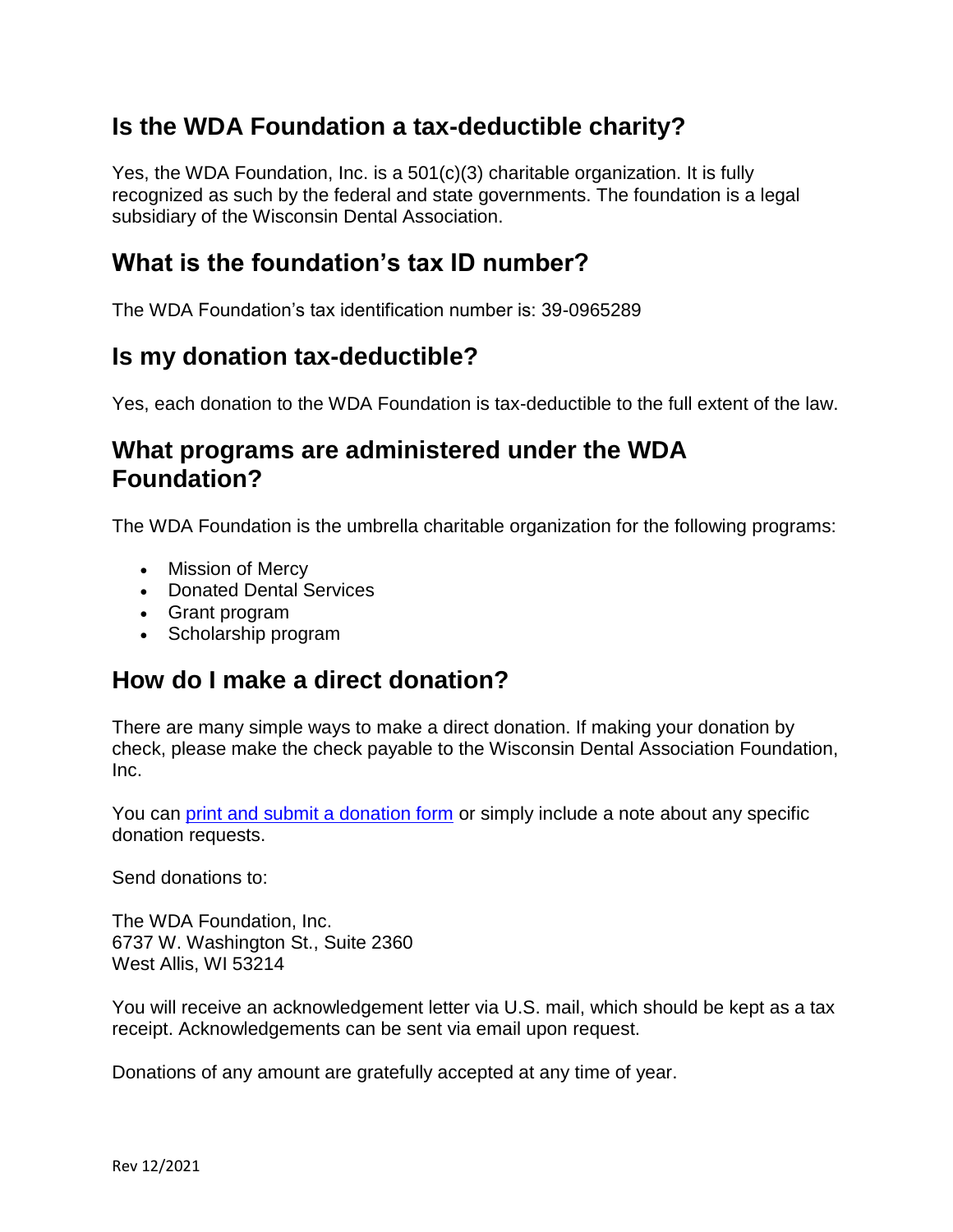If you are making a donation by credit card (Visa, MasterCard or Discover) you can use the same process or call 414-755-4198 to donate by phone or donate online [here.](https://secure.givelively.org/donate/wisconsin-dental-association-foundation-inc)

# **Can I designate my donation to support a specific program?**

Yes. If you would like your donation to be used only for a specific WDA Foundation program, please indicate that with your donation. If a program is not indicated, funds will be used where the need is the greatest.

# **I would like to make my donation an "Honor" or "Memorial" donation. How do I indicate that and how is the honoree or family notified?**

An Honor or Memorial donation is the perfect way to recognize a friend, colleague or loved one. Donors receive an acknowledgement for tax purposes and the individual or family of the individual being recognized will receive a letter announcing that you have made a gift in that person's name. The amount donated is NOT disclosed to the honoree.

To make and Honor or Memorial donation, please include a note indicating if the donation is:

- "In Honor" or "In Memory"
- The name of the individual (or event) being recognized
- The name and address of the individual who should receive notice of the gift

# **How do I make a donation of stock?**

If you would like to [donate stock](https://wisconsin-live.ae-admin.com/wda-foundation/donate#stocks) to the WDA Foundation, please contact Executive Director Vicki Bohman at 414-755-4198 to indicate your intent. You will be given instructions on how to make the transfer.

# **Why is it important for me to make a donation to the Wisconsin Dental Association Foundation on my dues statement? Is it tax-deductible?**

Each donation made on a WDA dues statement is unrestricted and creates a financial base for the foundation; allowing for efficient management and effective use of funds. It also impacts the foundation's ability to provide grants to nonprofit dental programs and scholarships to dental and dental hygiene students. The WDA Foundation is a qualified 501(c)(3) charitable organization and every donation is tax-deductible to the fullest extent of the law.